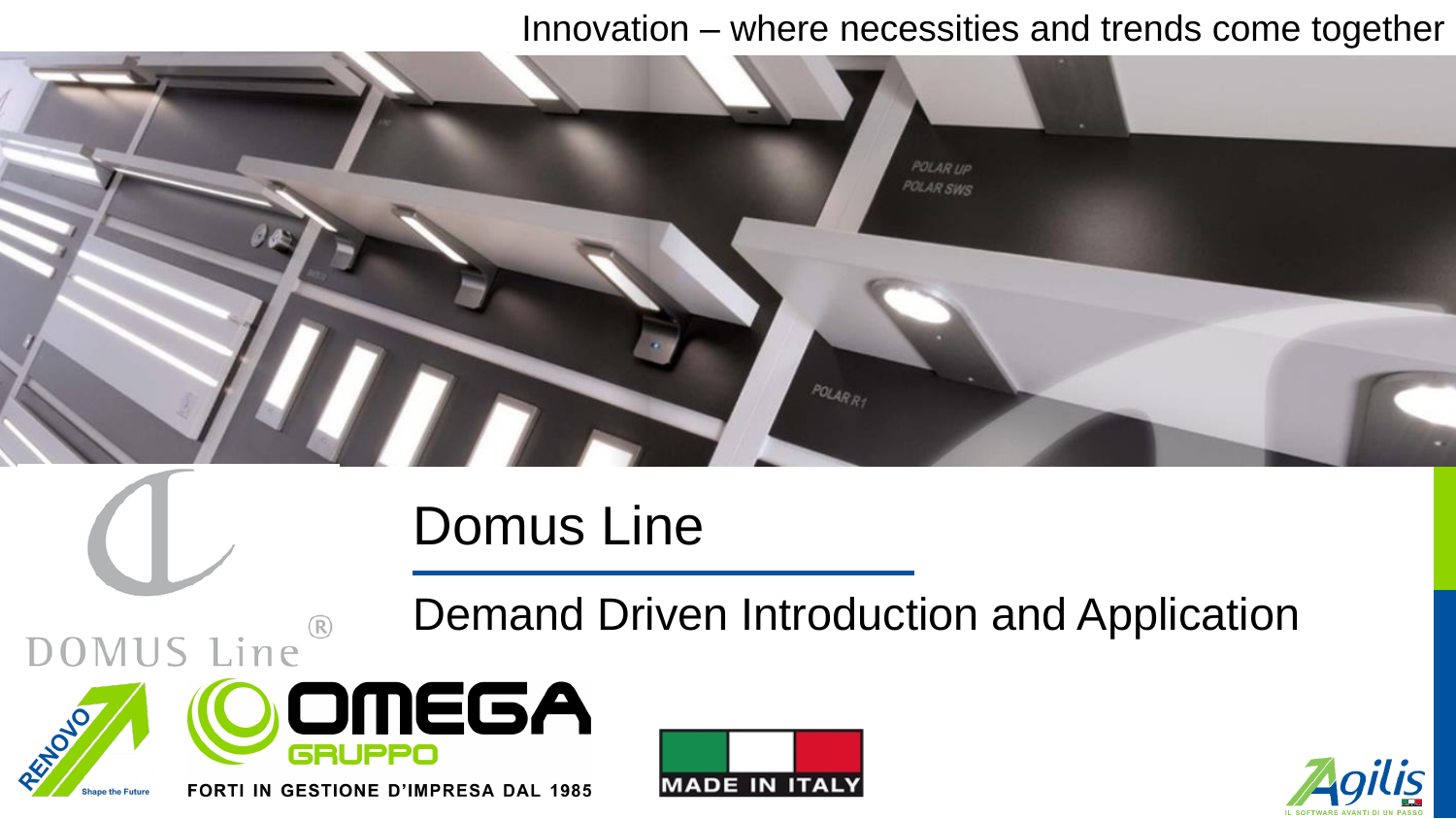# DOMUS Line



**Domus Line** is an Italian company specialized in the **designing and production of lighting devices for the furniture industry**. Five brands put together the widest offer of lighting systems and control devices of the furniture lighting sector. Ongoing **research**, **innovation**, **design**, **reliability** and **brand reputation** are the distinctive values of our company.

Based near Venice in the North-East of Italy, in a region with strong industrial traditions, DOMUS Line is known throughout the world for its pragmatic approach, creativity and technological expertise. A selected sales network distributes DOMUS Line appliances in over **70 countries in all continents**, from the Americas to Oceania, guaranteeing the client expertise and assistance. The company's international commitment is constantly driven by its presence at both regional and international industry fairs. The established collaboration with designers made possible the discovery of innovative ways and solutions that integrate the best Italian creativity to functionality. Innovation, design and environmental sustainability are values that are part of our DNA and that are perfectly expressed by the products.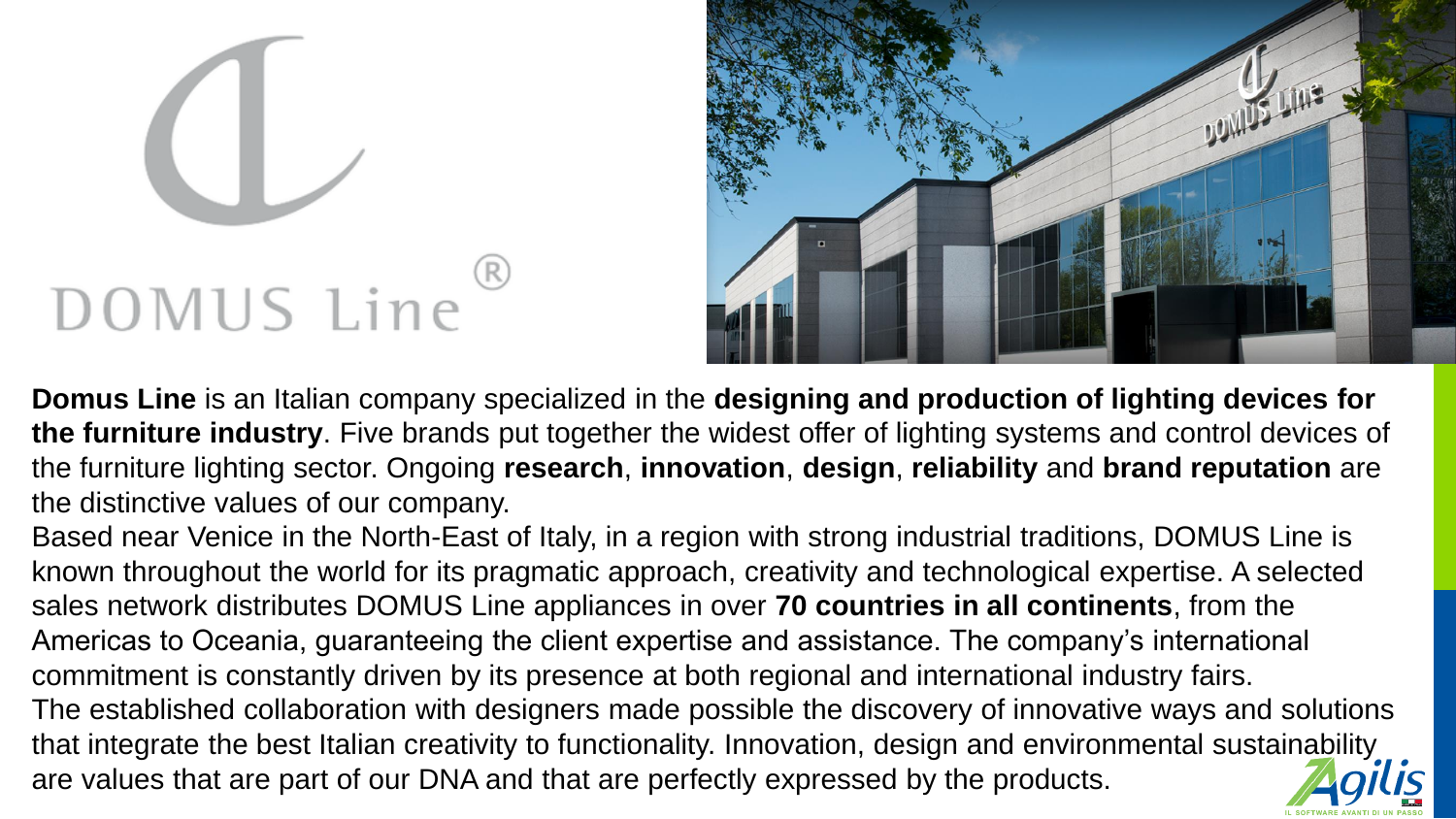# $\circledR$ DOMUS Line

# **Numbers**

| 12.800    |
|-----------|
| 15.600    |
| $19.000*$ |
|           |



Purchased Lead Time Max 4 months

**Order Rows 2017 13.000 Order Rows 2018** 30.000 Order Rows 2019 36.000\*

Shipped SKU's 2018 1.350.000 Shipped SKU's 2019 1.420.000\*



\* Projection based on the first quarter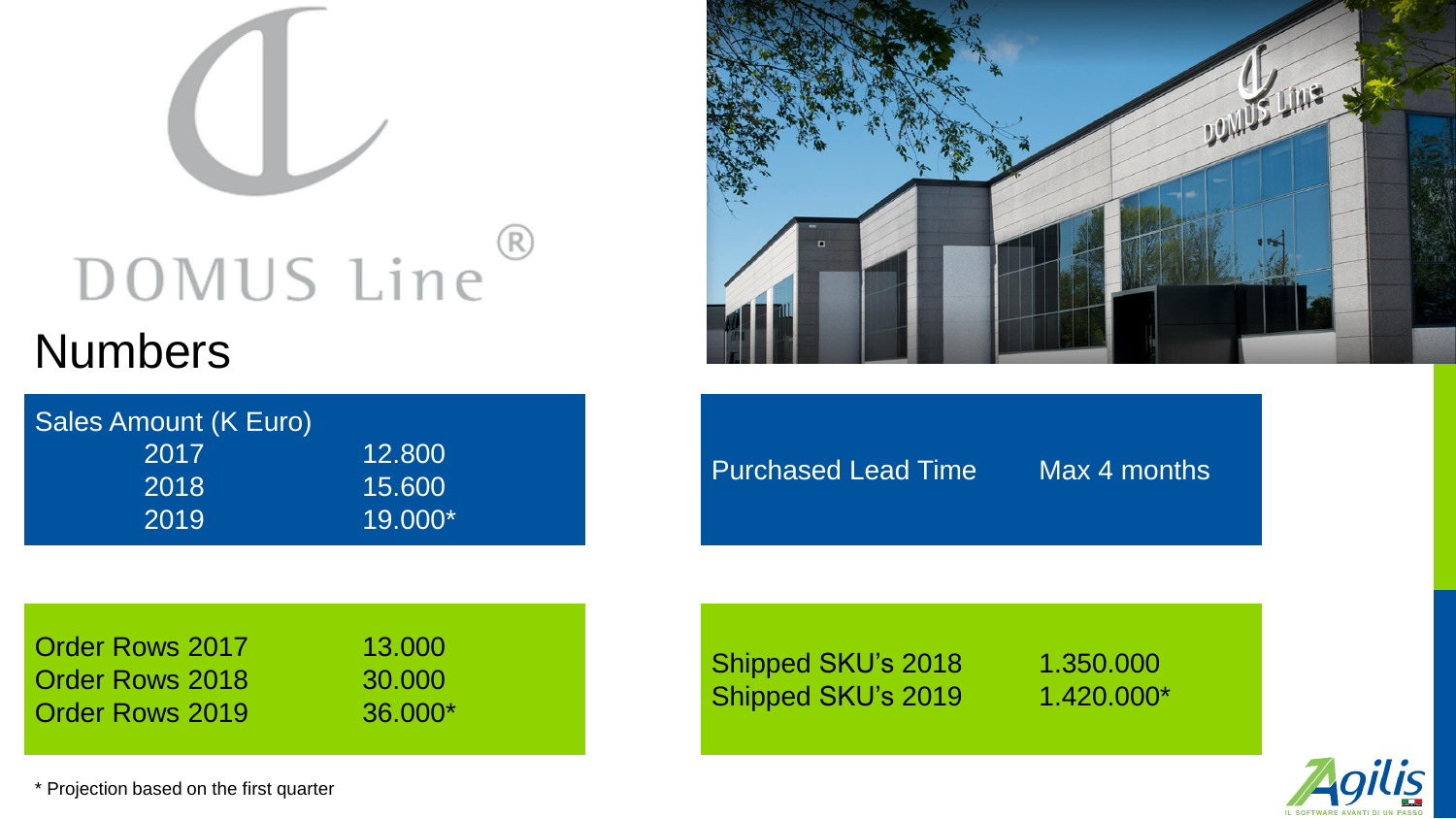



# Products and Variability

The product range is incrisingly large. 20% of Finished Products have MTS policy, 80% MTO policy with Raw Materials in Stock.

The Bill Of Material is composed by many finished products with customization, some semi-finished products and many purchase components, often shared with different finished products.

| Nr. Finished Products      | 7.200 + Customization |
|----------------------------|-----------------------|
| Nr. Semi Finished Products | 1.800                 |
| Nr. Purchased Items        | 6.000                 |

The average life of the products is short, due to different causes: new regulations, new technologies and new design trends. The delivery time required by the market is definitely shorter than the cumulative lead time of the products, and can reach four months. Needless to say, compliance with delivery times is particularly important, also due to a fierce international competition.

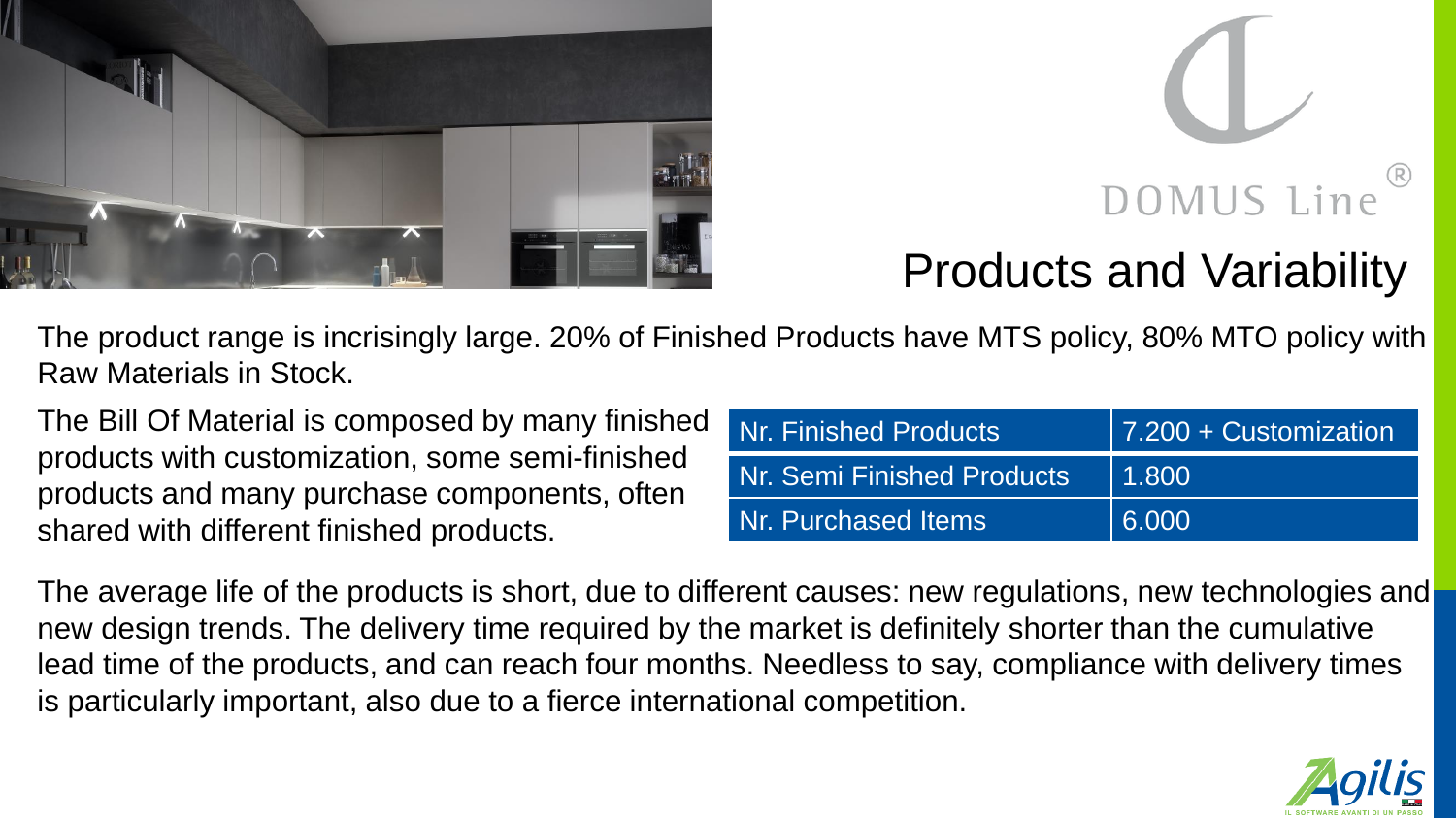

Digital has transformed every organization, and a corporate strategy enabled by innovation is fundamental to catch the opportunities offered by the market. Renovo Business Unit of Omega Gruppo, after having acquired the strategic lines, accelerates the development of Operations with the Digital Transformation, giving shape to the future, combining Business Models and Technology thanks to the deep knowledge of the flows and processes of the firms in the Manufacturing and Distribution sectors. With our expertise and the DDMRP Model compliant software, appliable to any ERP, we offer to our customers a competitive advantage and the differential to be able to excel in the VUCA world.

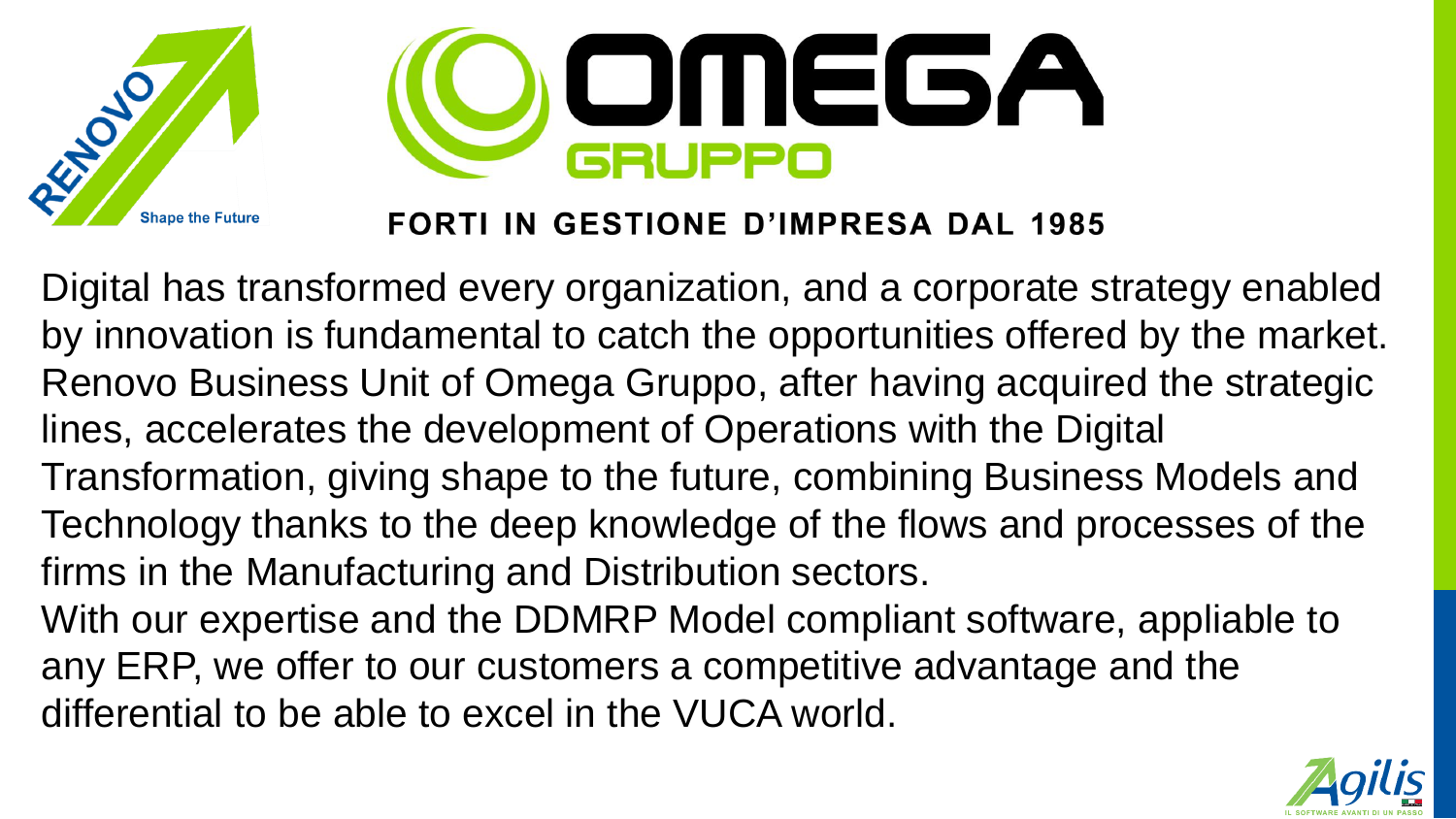



FLOW

# The continuous challenge of Operations

Operations are managed by a team focused on finding innovative solutions to reduce time, minimize errors and waste, and make work smooth. Some improvements introduced in recent years:

- # **Lean Manufacturing**: the internal assembly department is organized according to lean manufacturing techniques, and allows to quickly change the layout from cells to lines to adapt to the needs;
- # **MRP II**: the planning of materials and resources is carried out with the combination of an MRP + APS system;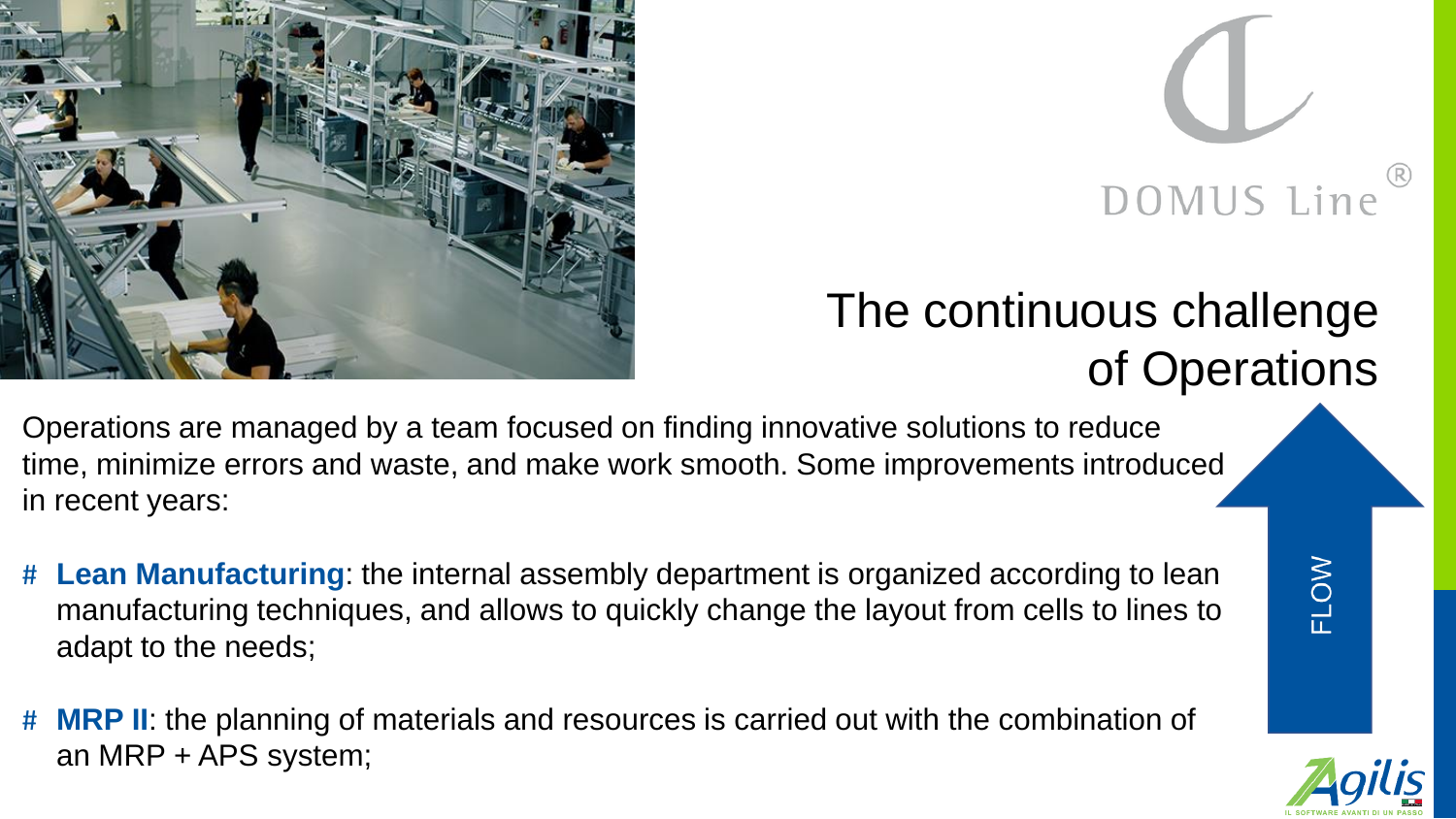



# The continuous challenge of Operations

- # **E-procurement**: contractors are reliable partners who access the informative system through a web portal where they receive priorities and state the progress, receiving and delivering goods on a daily basis;
- # **WMS RFID Package Tracking**: each package that comes out of the assembly line is identified by a unique RFID, and the progress is traced using special portals in the various storage and preparation areas, making it possible to organize and track shipments quickly, automatically and without errors.

FLOW

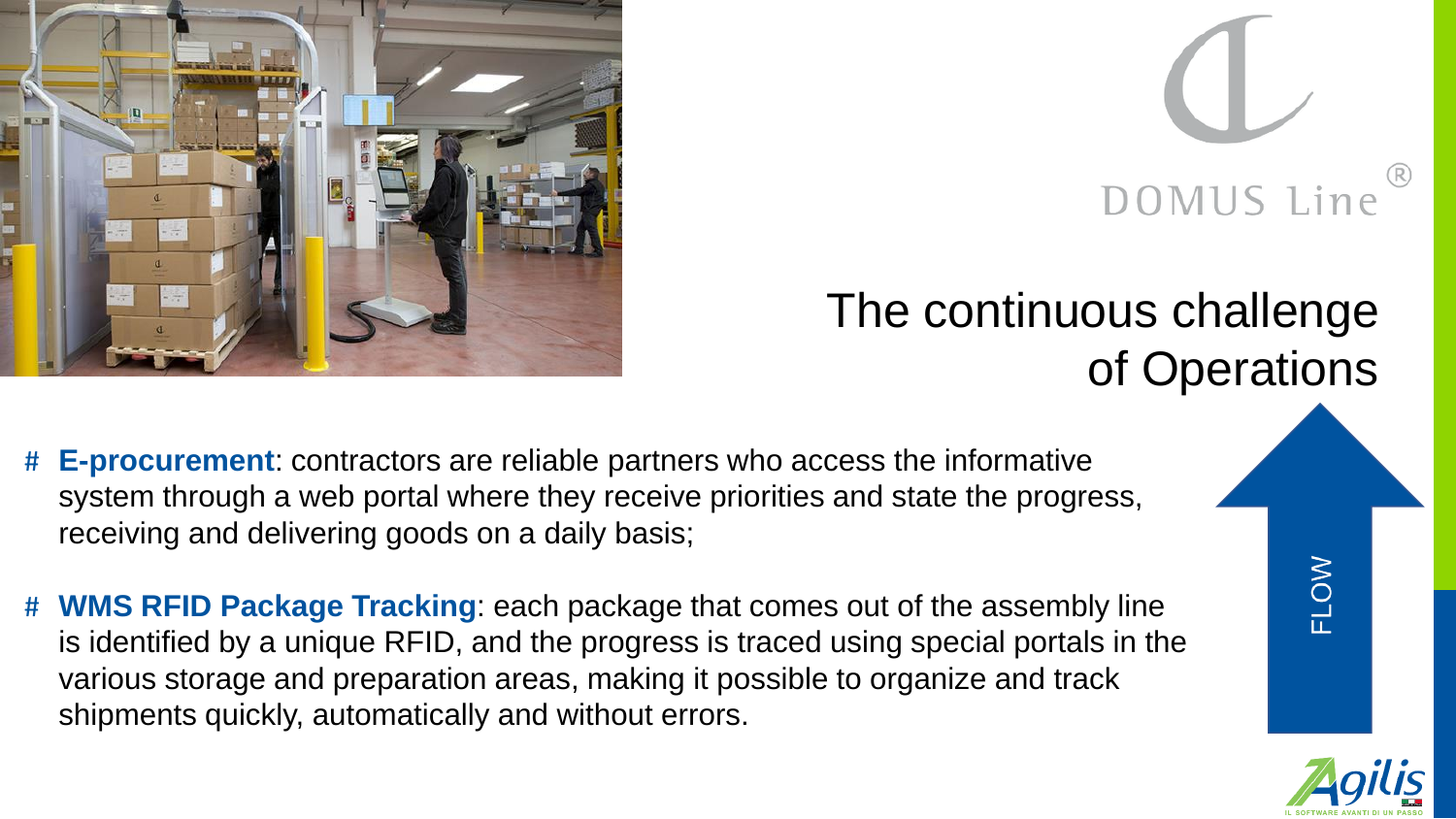# 2018 at the beginning of the Project

"The system we have is reliable, but very time-consuming. We don't just want to buy and produce what is needed and when it is needed, but we want to free up our time so we can buy and produce at the best."

Valentino Del Simone, COO







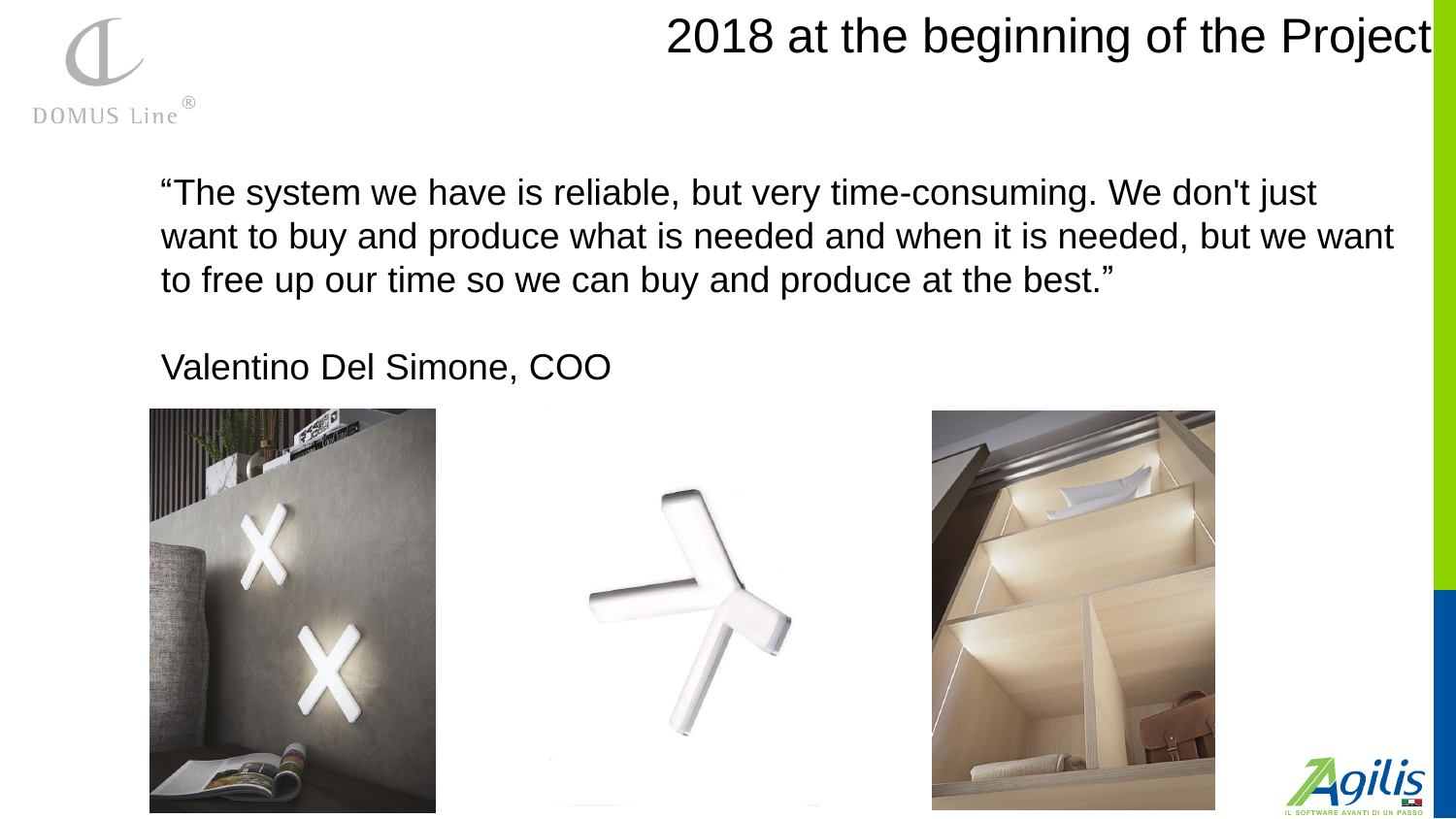# DDMRP Introduction



- # Extreme Demand Variability;
- # Increasingly fickle, unpredictable and with greater expectations customers;
- # Continuous request for product and service customization;
- # Unreliable suppliers and Long Lead Times;
- # Continuous pressure to reduce working capital.

Have led the Management to rethink Operations with the goal of being more efficient and effective. After a brief Diagnostic, Renovo defined the Proof of Concept activity with the introduction of the Agilis DDMRP APP.

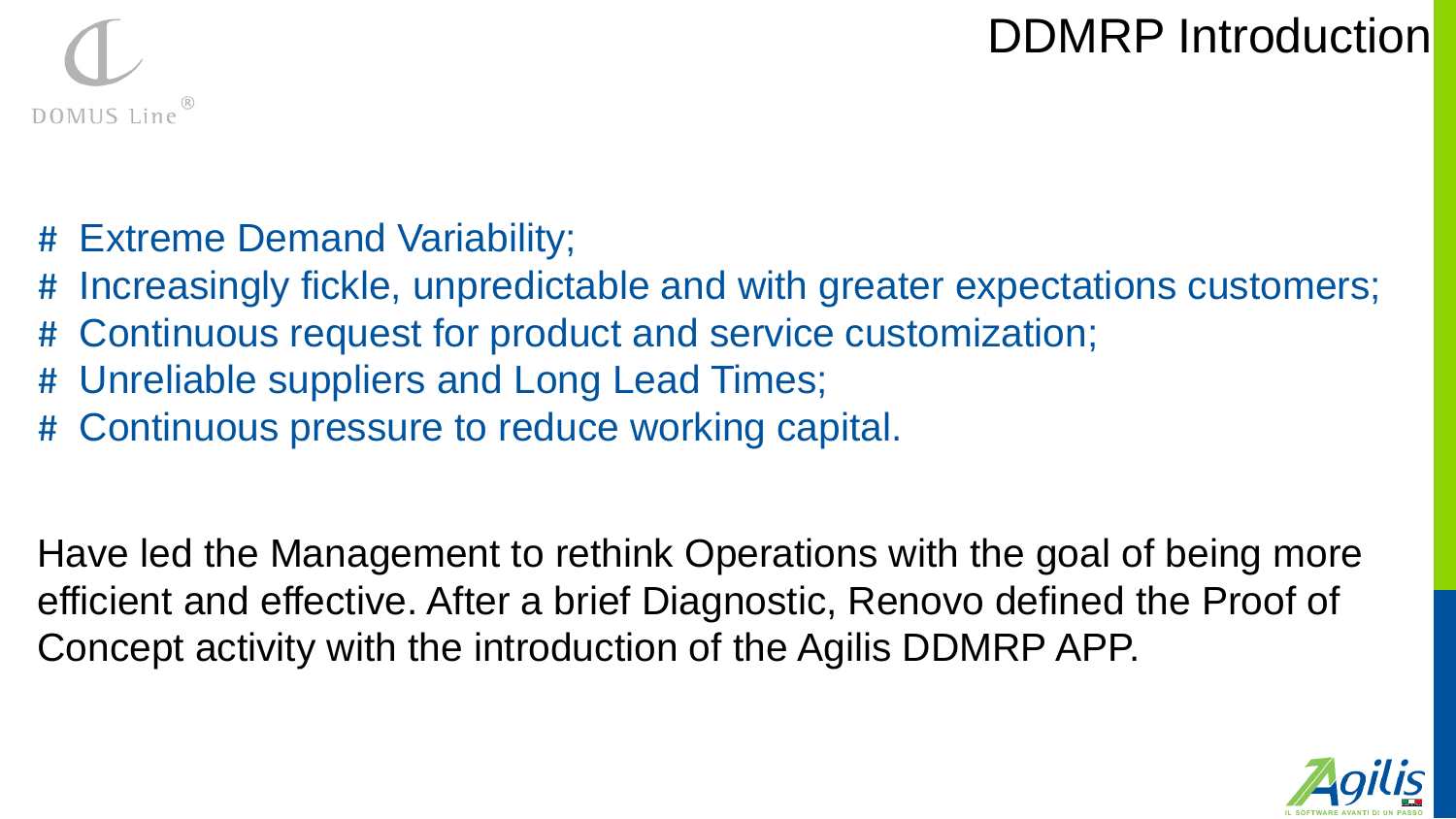





The system is stable even in the presence of Part Numbers with great variability.

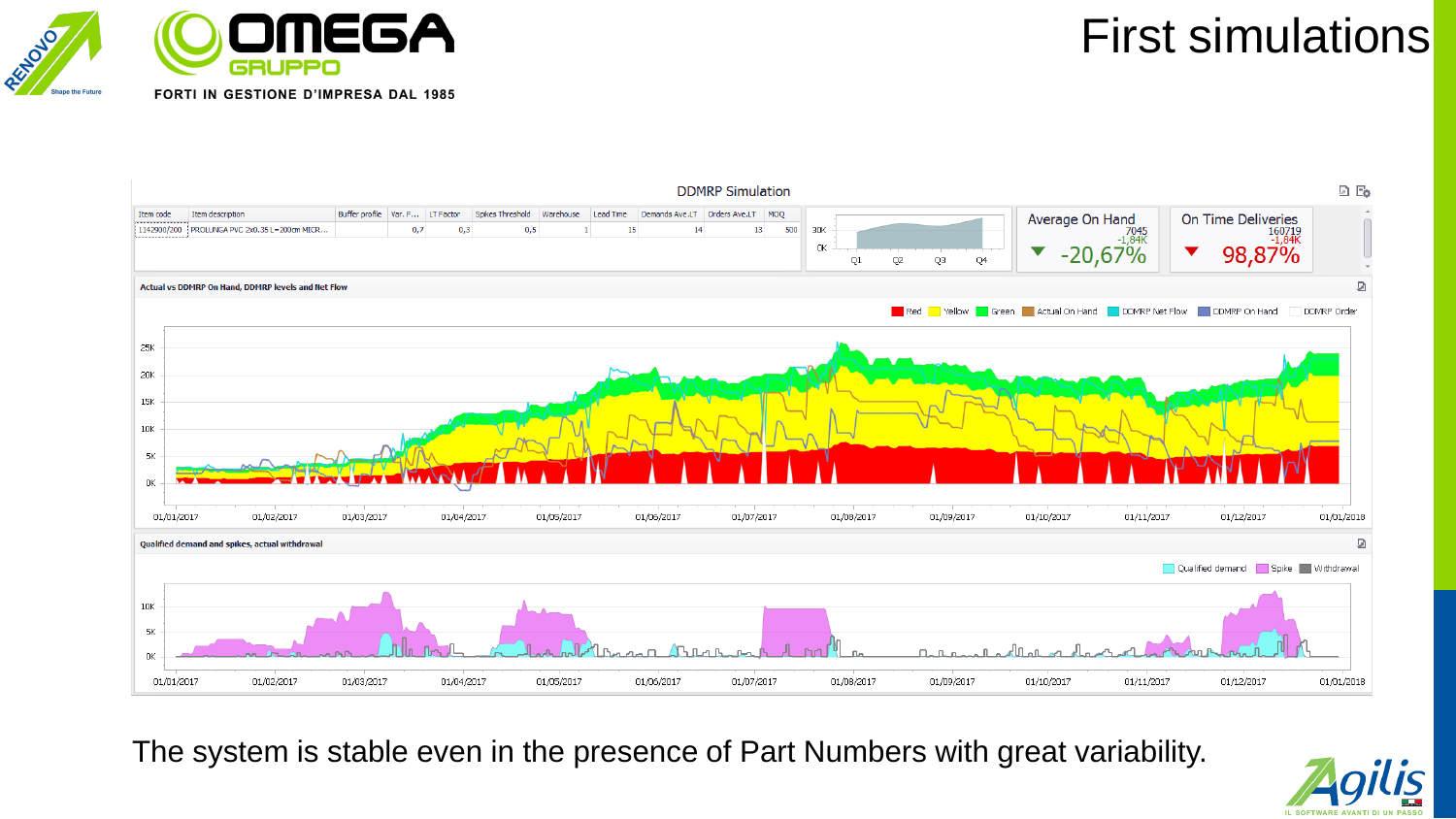

# $( R )$ DOMUS Line **Commitment**

# Demand Driven Journey



### **March 2018**

Simulation requires reliable input data. It is necessary to discriminate the relevant information from those that are not or that are inaccurate. The objective of this activity is to obtain reliable and clean data, both for simulations and for subsequent processing..

### **Activity with customer**

- ‒ Transfer of basic concepts;
- ‒ Sample Definition (Peaks, Seasonal, Ramp-Up, Ramp-Down);
- MRP, Kanban & DDMRP Dashboard Comparison

Application of AI for the buffers identification. Strategic activity to obtain the greatest benefits. The criteria used

- are:
- Market tolerance in delivery times and consequent opportunities;
- ‒ Demand Variability and Sales Horizon;
- ‒ Picking frequency and popularity of components and semi-finished products;
- ‒ Critical work centers or bottlenecks.;
- ‒ SMART Metrics Introduction.

### **April 2018 December 2018**

Extension to all products and plants

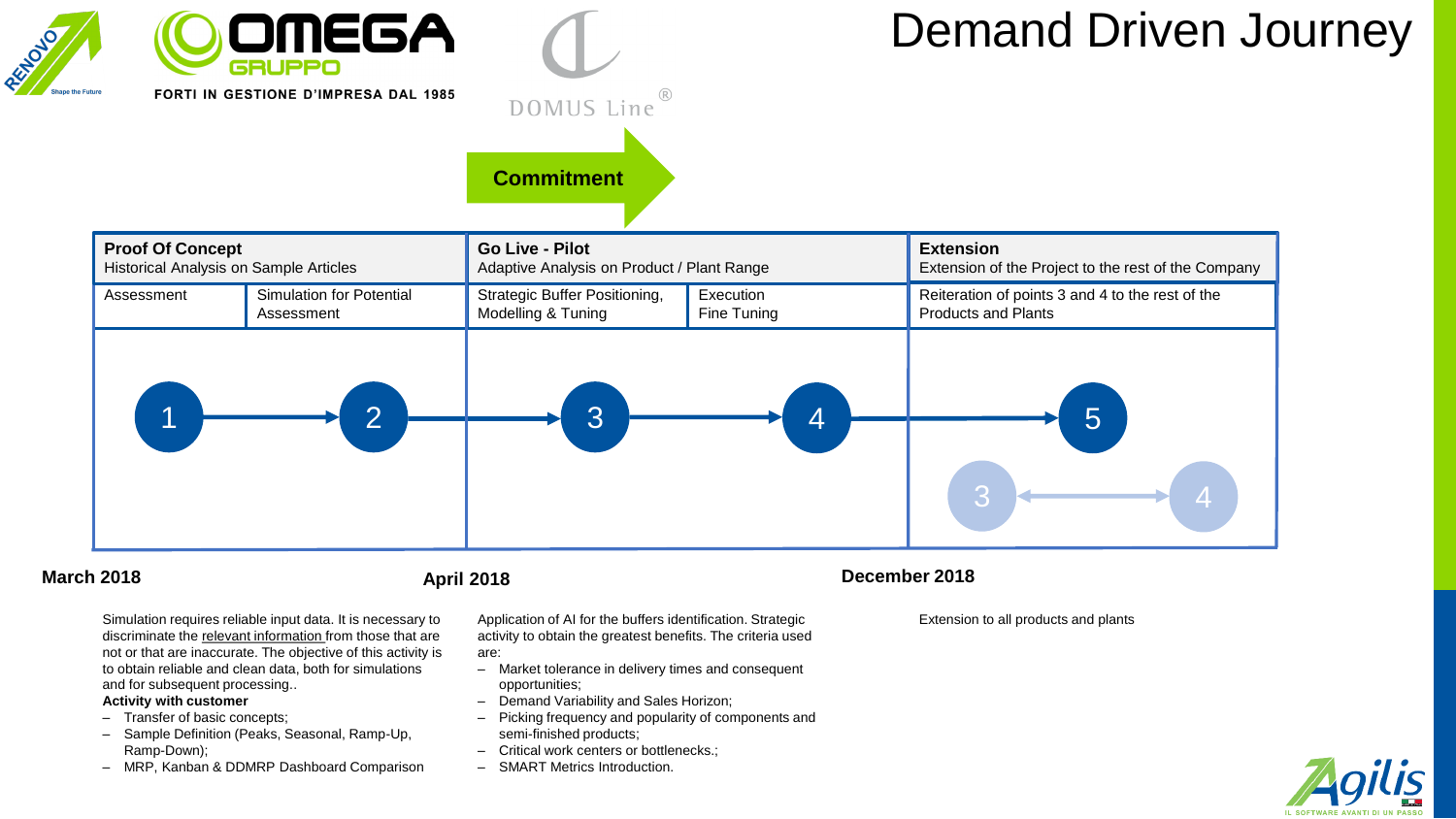

# Buffer Determination

To facilitate the positioning of the Buffers, based on the criteria suggested by the DDI, an *Artificial Intelligence multi objective feed-forward neural network Algorithm* was introduced in Agilis.

- Customer tolerance in delivery times
- Market opportunity as a result of reduced delivery time
- Demand Variability
- Supply Variability
- Inventory Lever, for Common Components
- Protection of Critical Centers



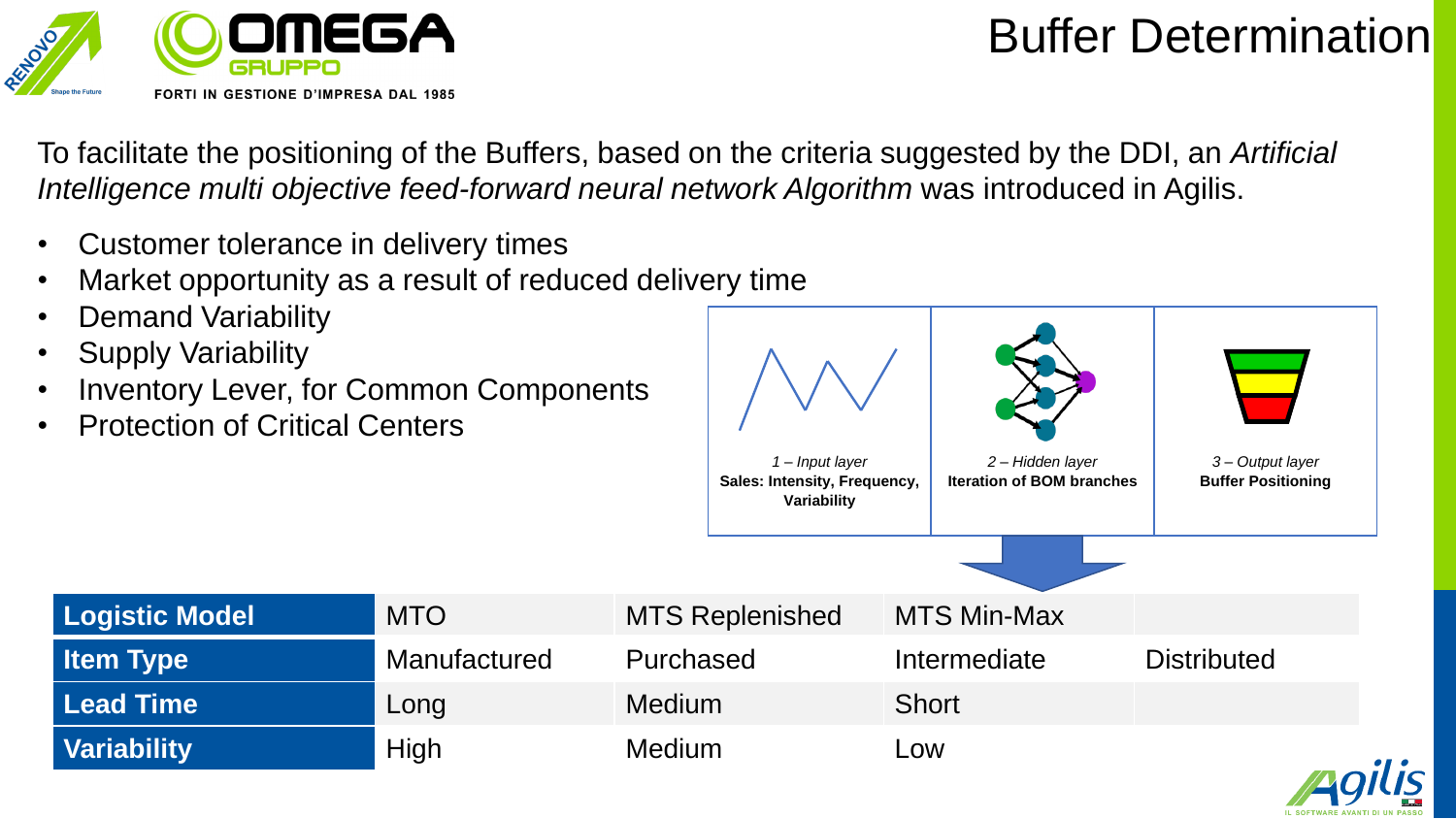

## First Results

Due to the increase in sales volume, and to the *Long Purchasing Lead Time* of many items, there was no decrease in stock.

(R



In the transition from the initial bimodal distribution to the final state, in the period immediately following the introduction of the technique, the stock increased slightly, and began to reduce after two months.

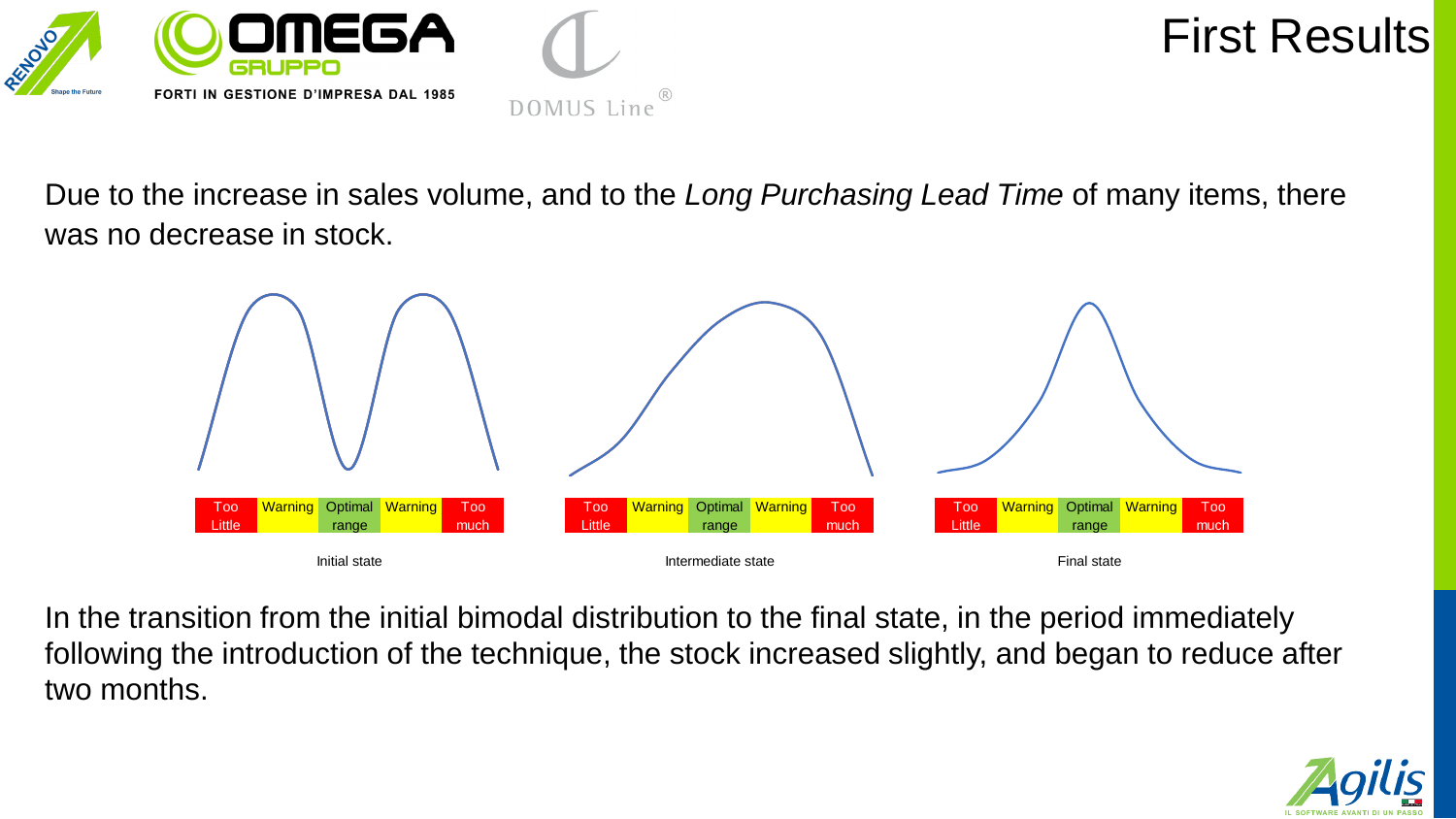

The behavior is the desired one. The P/N had a higher than normal stock and the DDMRP algorithm led it to oscillate in the optimal zone.

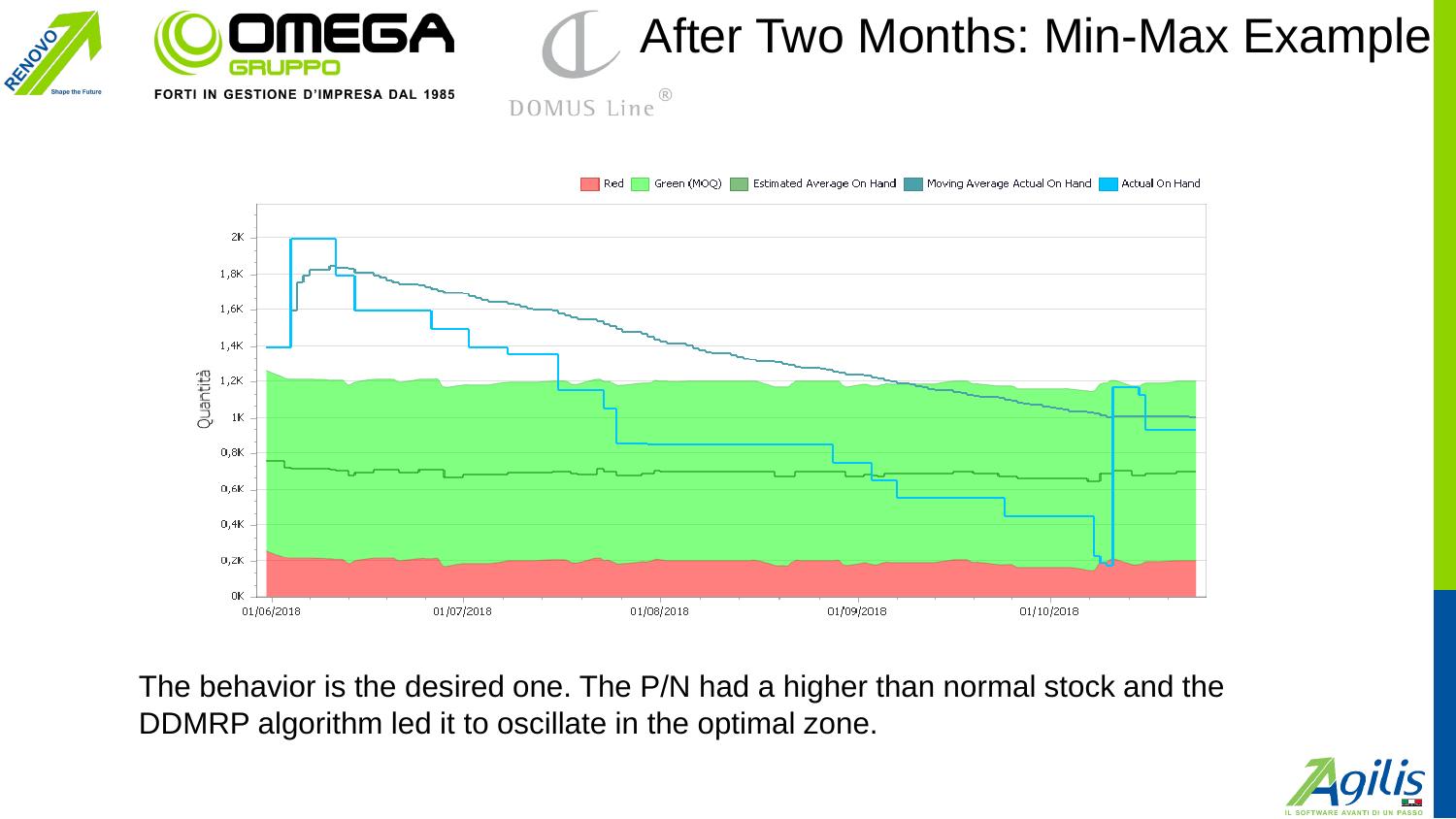

# March 2019 Simplification of the Decision-Making Process

One day a week two people were dedicated to checking all the MRP proposals. Now the system is leaner and the decision is guided and taken in a quarter of the time.



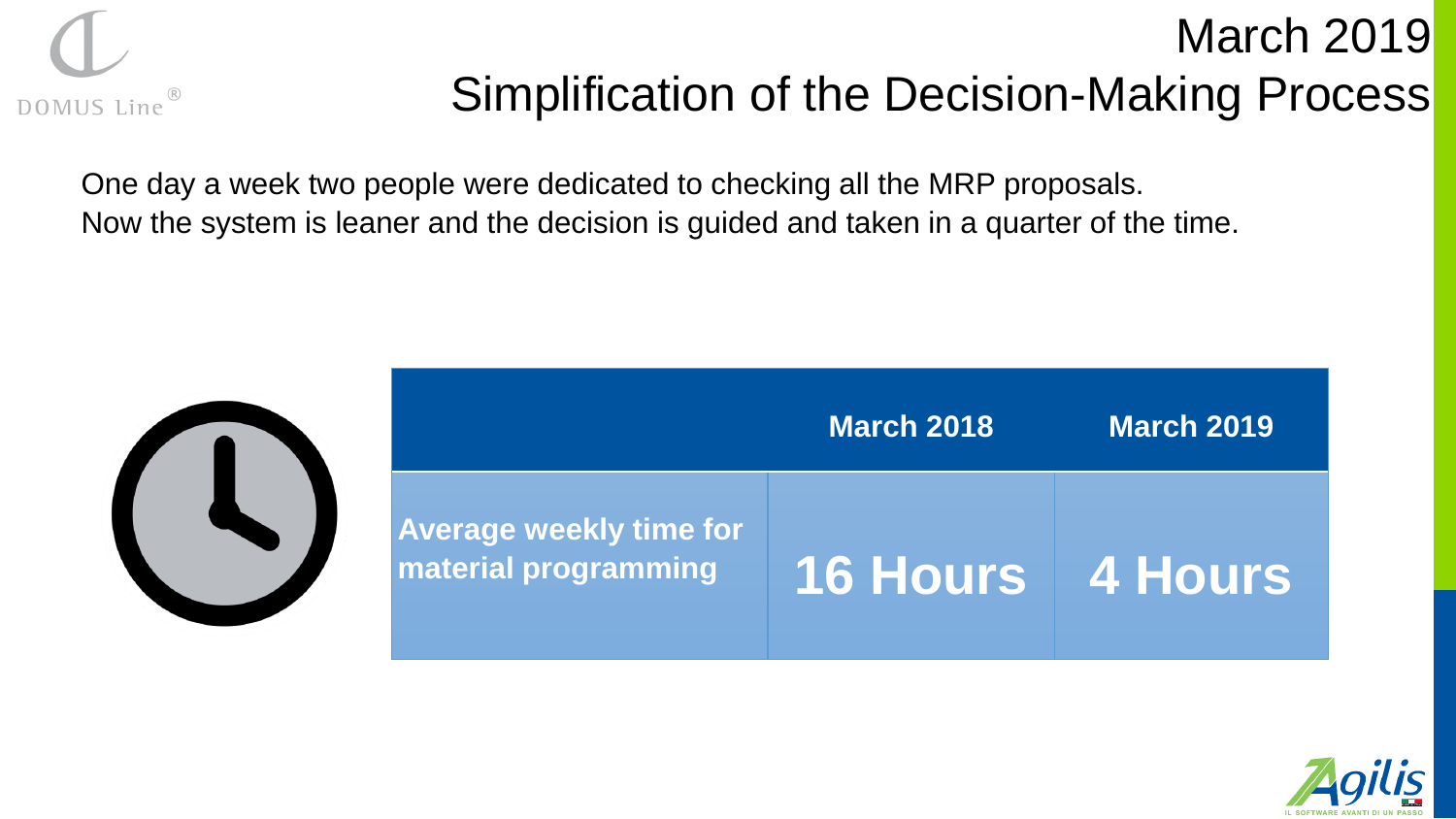

# March 2019 Deeper Knowledge and Quicker Answers

Before we needed two levels of response, one gross the next day, and one accurate one week later.

Now we can provide the accurate answer the day after.



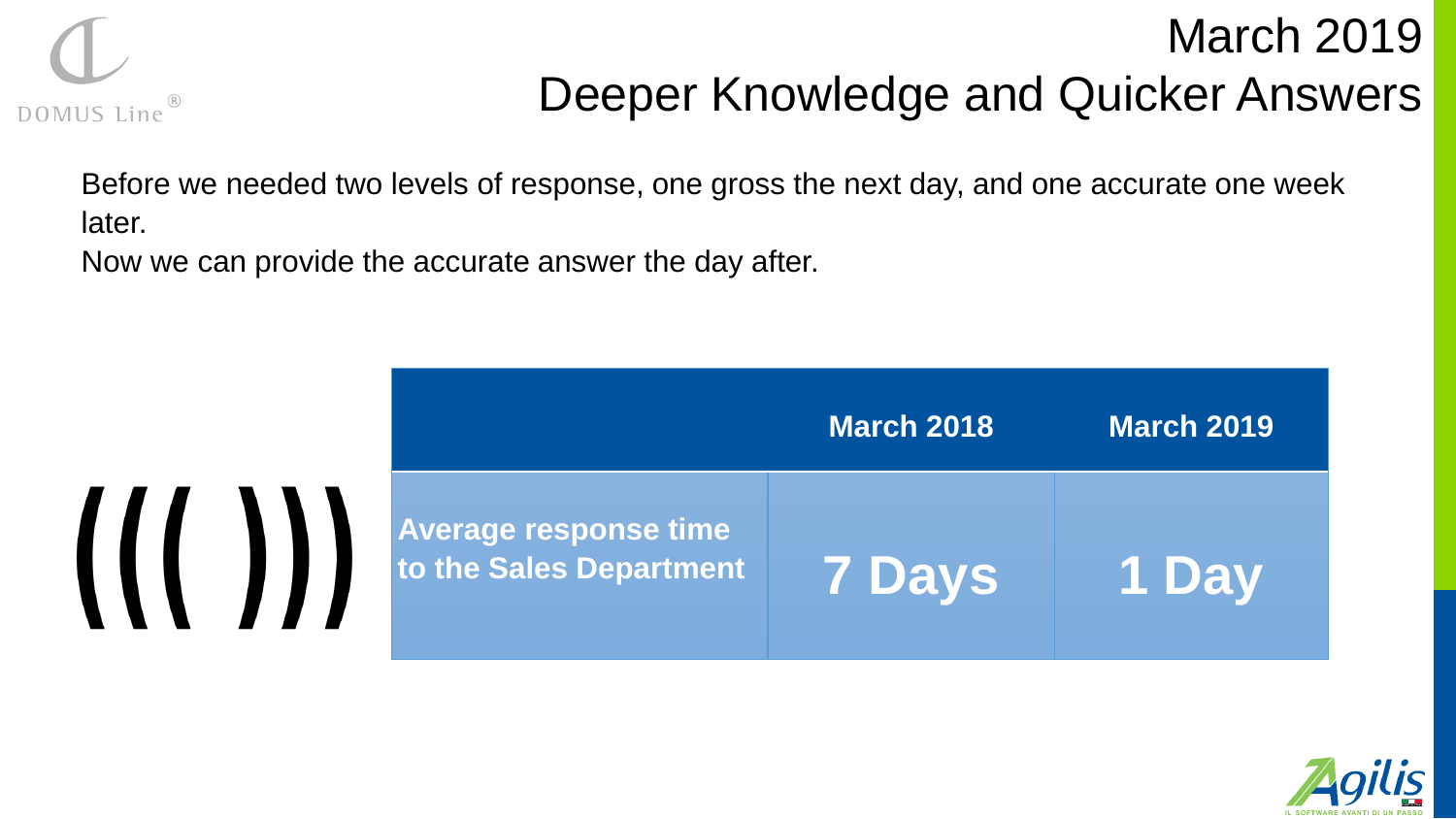

# March 2019 Less delays to the Customer

Delays in scheduled deliveries are measured each week for the next one, and the sales department receives notifications about it.

From 2018 to 2019, the order lines have tripled: 1500 positions a week instead of 500, representing a market that requires more different products in smaller quantities.

|                                                                                          | <b>March 2018</b> | <b>March 2019</b> |
|------------------------------------------------------------------------------------------|-------------------|-------------------|
| <b>Positions late for</b><br>deliveries to customers<br>compared to the<br>promised date | $4\%$             | $0.5 \%$          |

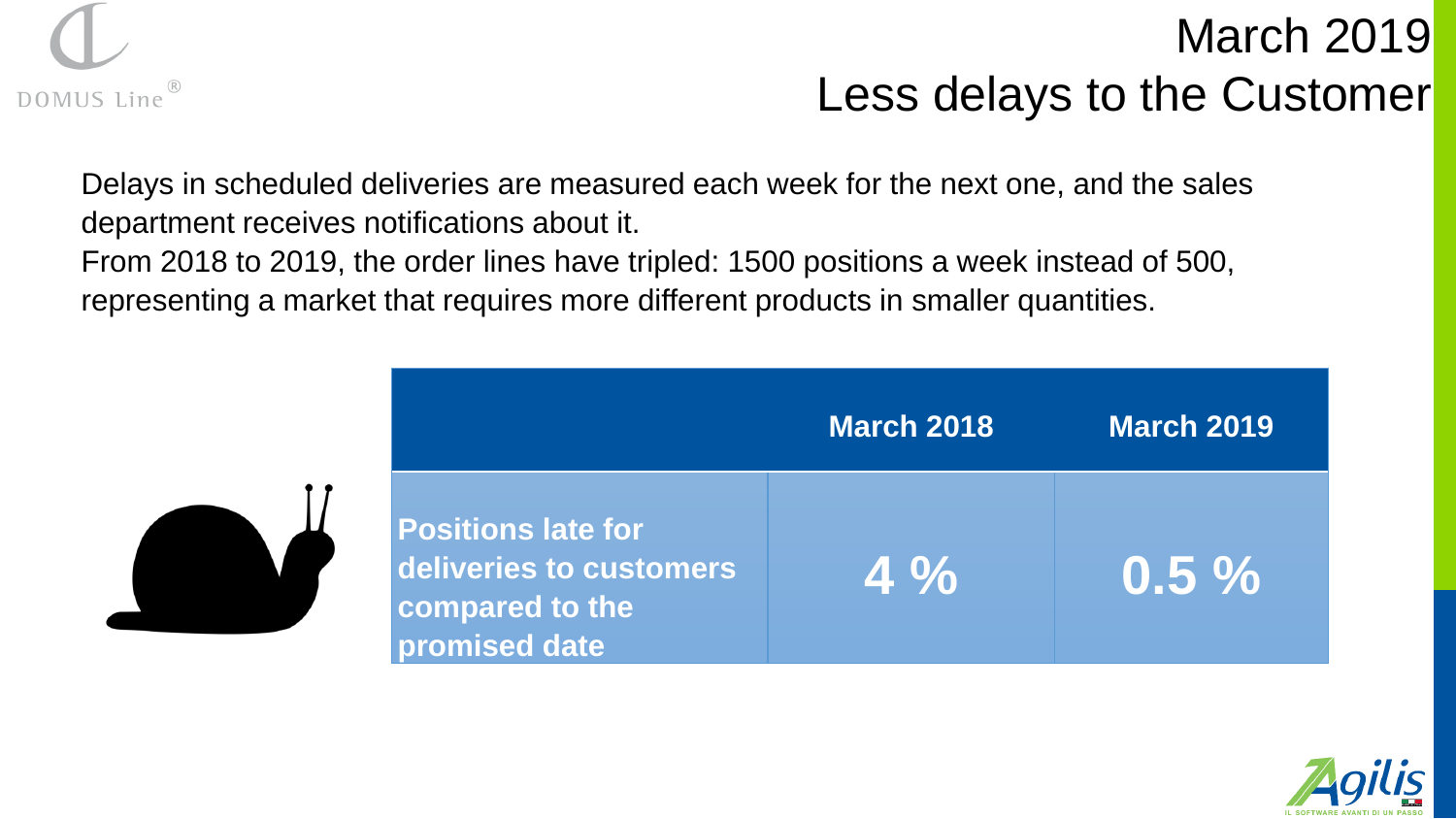

# March 2019 Less critical in Supplier Deliveries

This parameter was measured on long lead time products.

Each ship arriving from the Far East brings about 80 items, and the ones needed in assembly lines during the following week are considered critical.

|                                                                       | <b>March 2018</b> | <b>March 2019</b> |
|-----------------------------------------------------------------------|-------------------|-------------------|
| <b>Critical positions in</b><br>deliveries arriving from<br>suppliers | 25 %              | 12 %              |

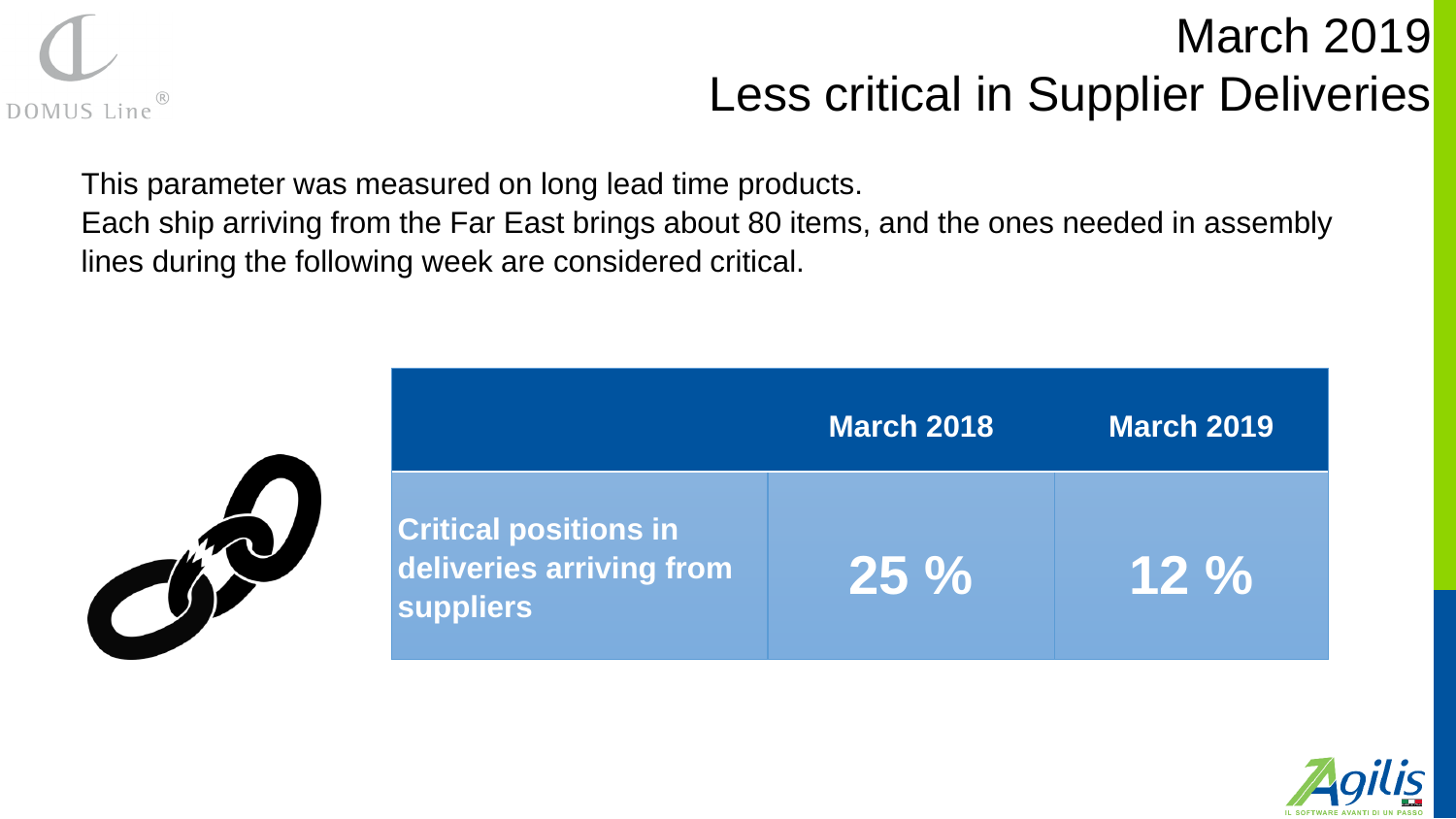

Results Summary Obtained

# **The Main Advantages are Organizational**

# **The same structure supports a 22% increase in turnover without stress.**

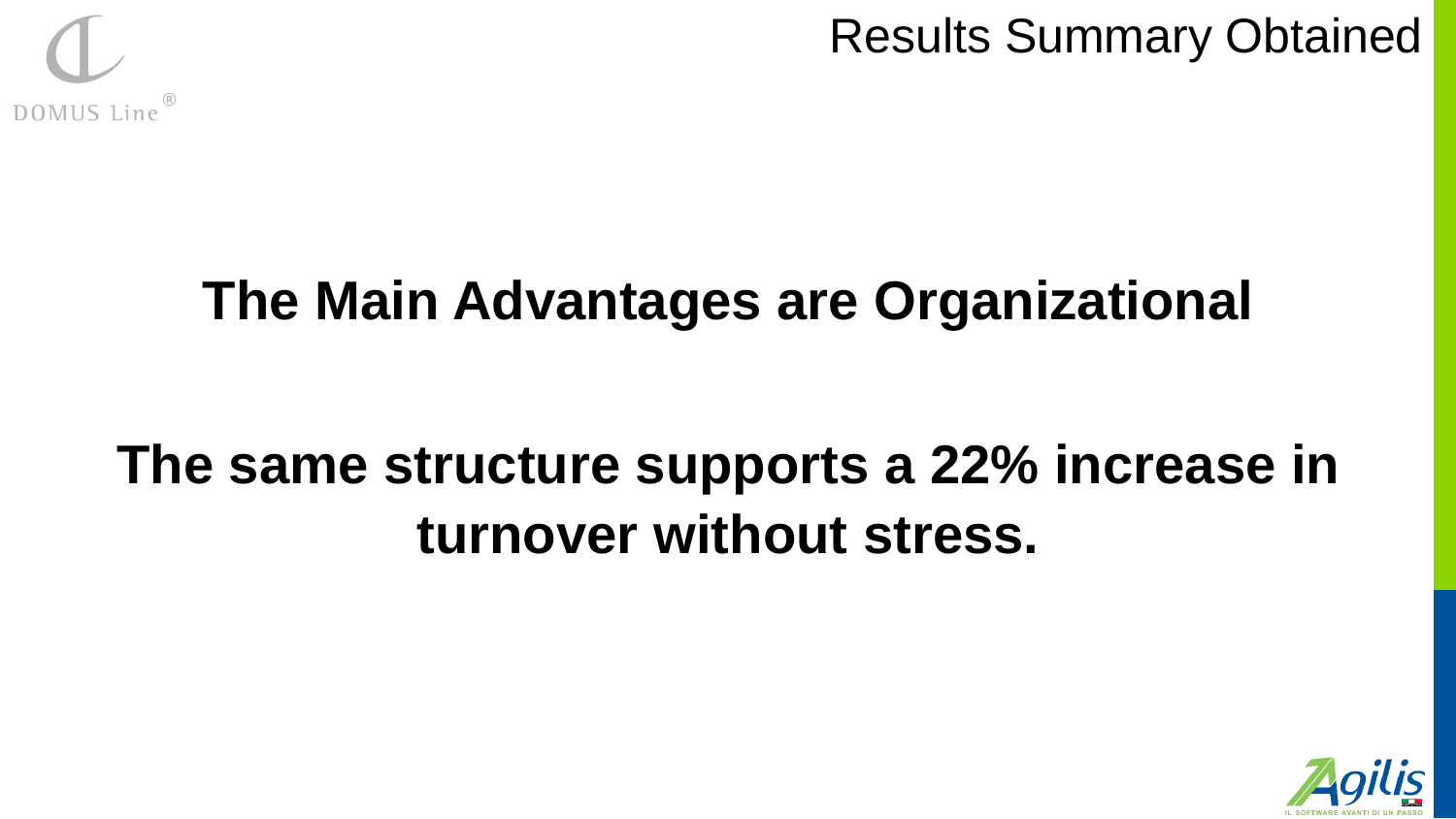

# Results Summary Obtained

|                                                                                    | <b>Note</b>                                                                                                                                                                            | <b>March 2018</b>                                | <b>March 2019</b>                                                                                                                                                |
|------------------------------------------------------------------------------------|----------------------------------------------------------------------------------------------------------------------------------------------------------------------------------------|--------------------------------------------------|------------------------------------------------------------------------------------------------------------------------------------------------------------------|
| <b>Average time for material</b><br>programming                                    | One day a week two people were dedicated to<br>checking all the MRP proposals.<br>Now the system is leaner and the decision is<br>guided and taken in a quarter of the time.           | <b>16 Hours</b>                                  | <b>4 Hours</b>                                                                                                                                                   |
| <b>Organizational stress in view of</b><br>strong increased sales                  | Sales increased by 22% compared to the previous<br>year, on partly different products, with the<br>complexity of shared products.<br>Sales increased by 39% in 2019 from June to July. | Run-up to the data and<br>operational suffering. | System adaptivity has already<br>sized and positioned the<br>orders correctly.<br>An increase in sales of 39%<br>would have created stock-<br>breaking problems. |
|                                                                                    |                                                                                                                                                                                        | <b>Stress</b>                                    | <b>No Stress</b>                                                                                                                                                 |
| Average response time to the                                                       |                                                                                                                                                                                        | Rough cut planning: 1 Day                        |                                                                                                                                                                  |
| <b>Sales Department</b>                                                            |                                                                                                                                                                                        | Fine planning: <b>7 Days</b>                     | Fine planning: 1 Day                                                                                                                                             |
| <b>Number of Late deliveries to</b><br>customers compared to the<br>promised date. | Delays in scheduled deliveries are measured<br>each week for the next one                                                                                                              | 20 / 500 (Delays / Deliveries)<br>4%             | 3 / 600 (Delays / Deliveries)<br>0,5%                                                                                                                            |
| <b>Number of Critical positions in</b><br>deliveries arriving from                 | This parameter was measured on long lead<br>time products. Each ship arriving from the Far                                                                                             | 20 / 80 (Criticals / Deliveries)                 | 10 / 80 (Criticals / Deliveries)                                                                                                                                 |
| <b>suppliers</b>                                                                   | East brings about 80 items, and those that are<br>needed in assembly in the following week are<br>considered critical.                                                                 | 25%                                              | 12,5%                                                                                                                                                            |